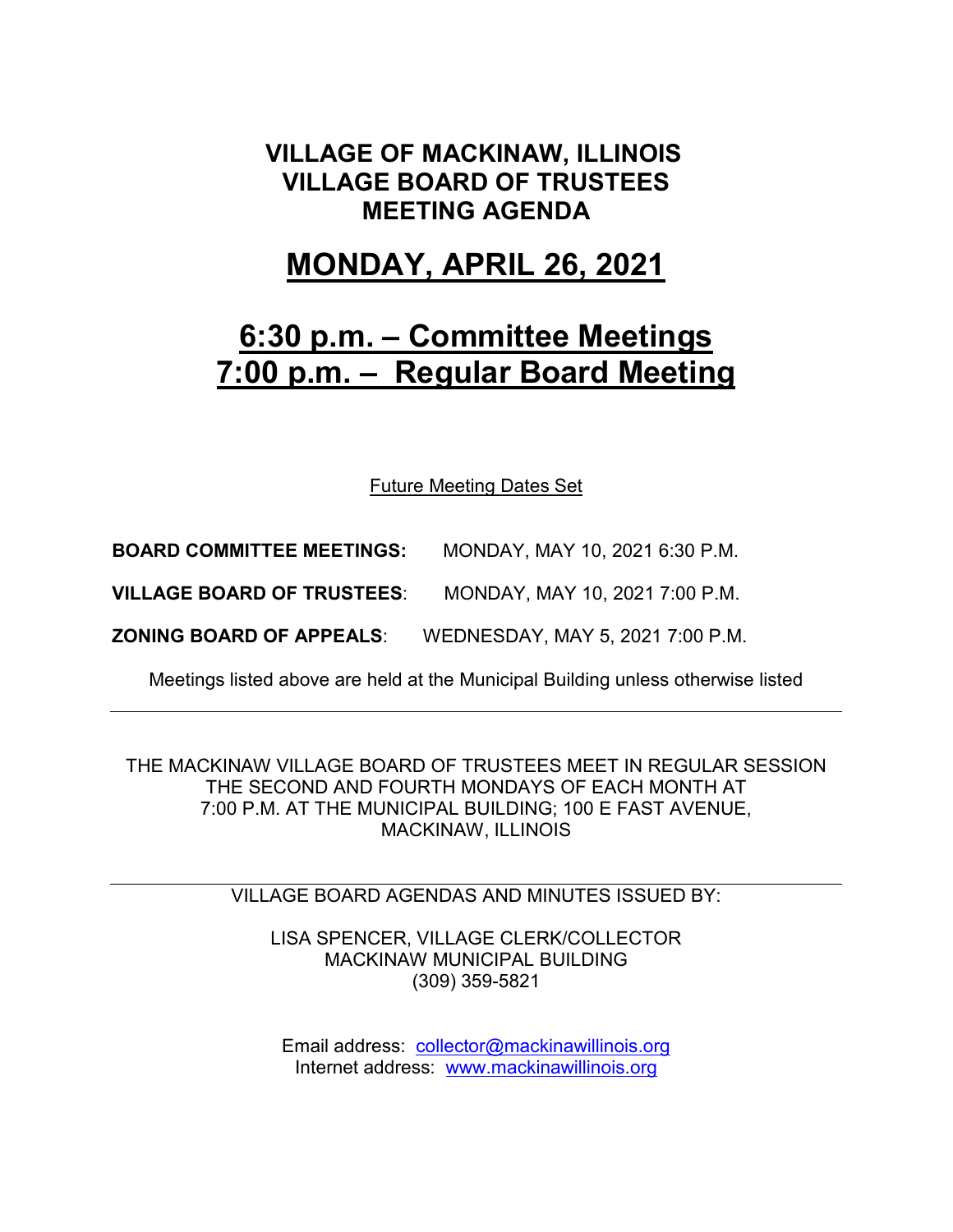**VILLAGE OF MACKINAW, ILLINOIS VILLAGE BOARD OF TRUSTEES COMMITTEE MEETINGS AGENDA (Meeting will be held at Village Hall) 100 E Fast Ave Mackinaw IL 61755**

# **MONDAY – APRIL 26, 2021 6:30 P.M.**

**I. FINANCE COMMITTEE – Candy Haynes and Carolyn Elmore**

Approval of minutes Public Comment/New Business

**II. BEAUTIFICATION AND PARKS COMMITTEE – Josh Schmidgall**

**Approval of minutes Public Comment/New Business**

- **III. PUBLIC WORKS COMMITTEE – Mark Morman and Jerry Peterson Approval of minutes Public Comment/New Business**
- **IV. POLICE/EMA COMMITTEE – Craig Friend and Kraig Kamp Approval of minutes Public Comment/New Business**
- **V. ZONING COMMITTEE – Kraig Kamp Approval of minutes Public Comment/New Business**
- **VI. ADJOURNMENT**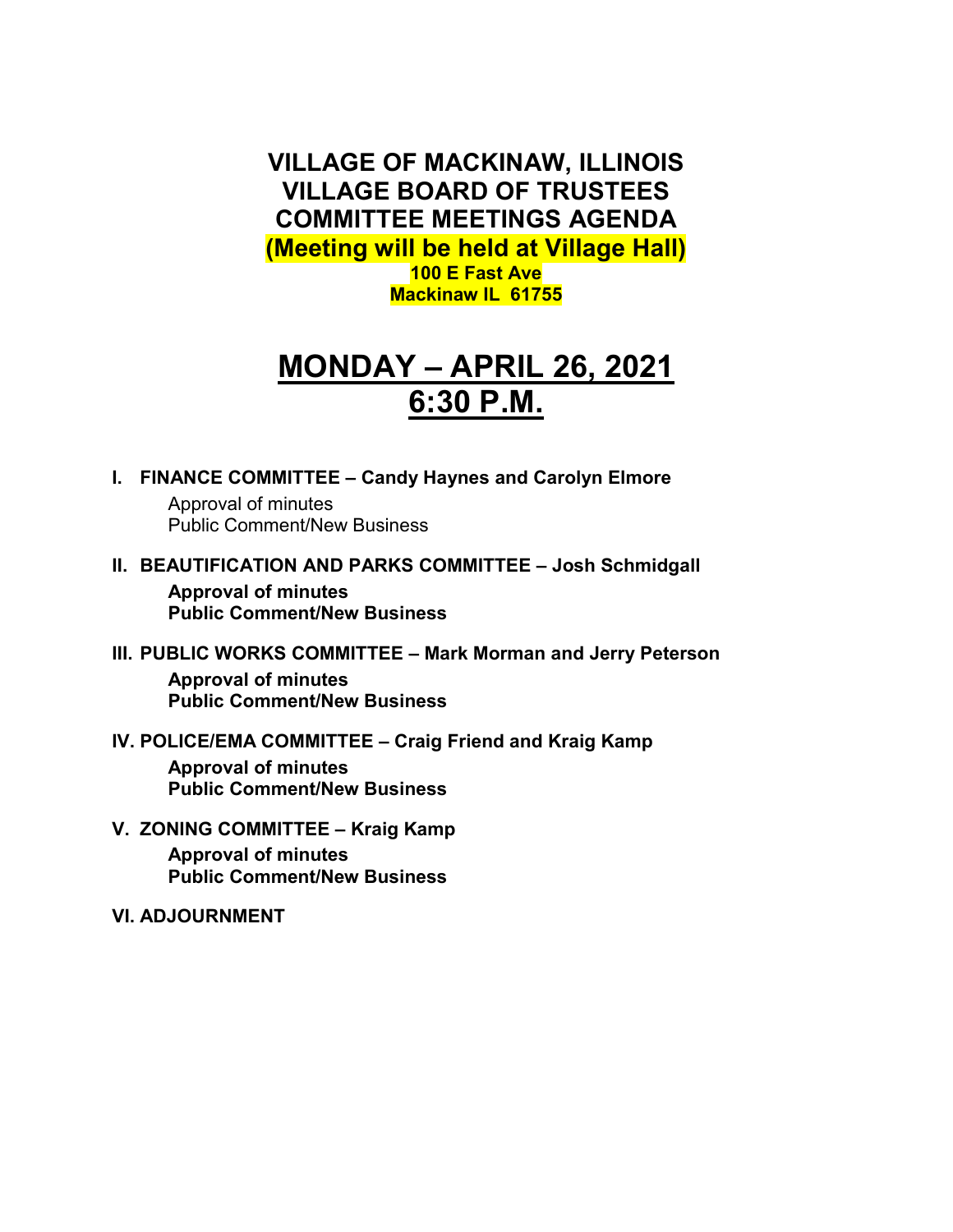**VILLAGE OF MACKINAW, ILLINOIS VILLAGE BOARD OF TRUSTEES MEETING AGENDA (Meeting will be held at Village Hall) 100 E Fast Ave Mackinaw IL 61755**

# **MONDAY – APRIL 26, 2021 7:00 P.M.**

### **I. CALL TO ORDER BY VILLAGE PRESIDENT**

- **I. PLEDGE OF ALLEGIANCE**
- **II. ROLL CALL**
- **III. CONSENT AGENDA ITEMS** 
	- **1. Approval of April 12, 2021 regular meeting minutes**
	- **2. Approval of Public Works department reports**
	- **3. Approval of Police department report**
	- **4. Approval of recurring disbursements**
	- **5. Approval of finance packet**
- **IV. PUBLIC COMMENT**
	- **1. Bill Embry regarding request to annex his property at 407 S. Leopold St.**
- **V. DEPARTMENT REPORTS** 
	- **1. Police Chief's report**
		- **1. Purchase of new squad vehicle for the department**
			- **2. Recommendation for Eastwood Park Subdivision speed limit**
	- **2. Public Works Manager's report**
		- **1. Purchase of new F-450 service vehicle for the department**
		- **2. Detention pond in the industrial park behind the public works shop**